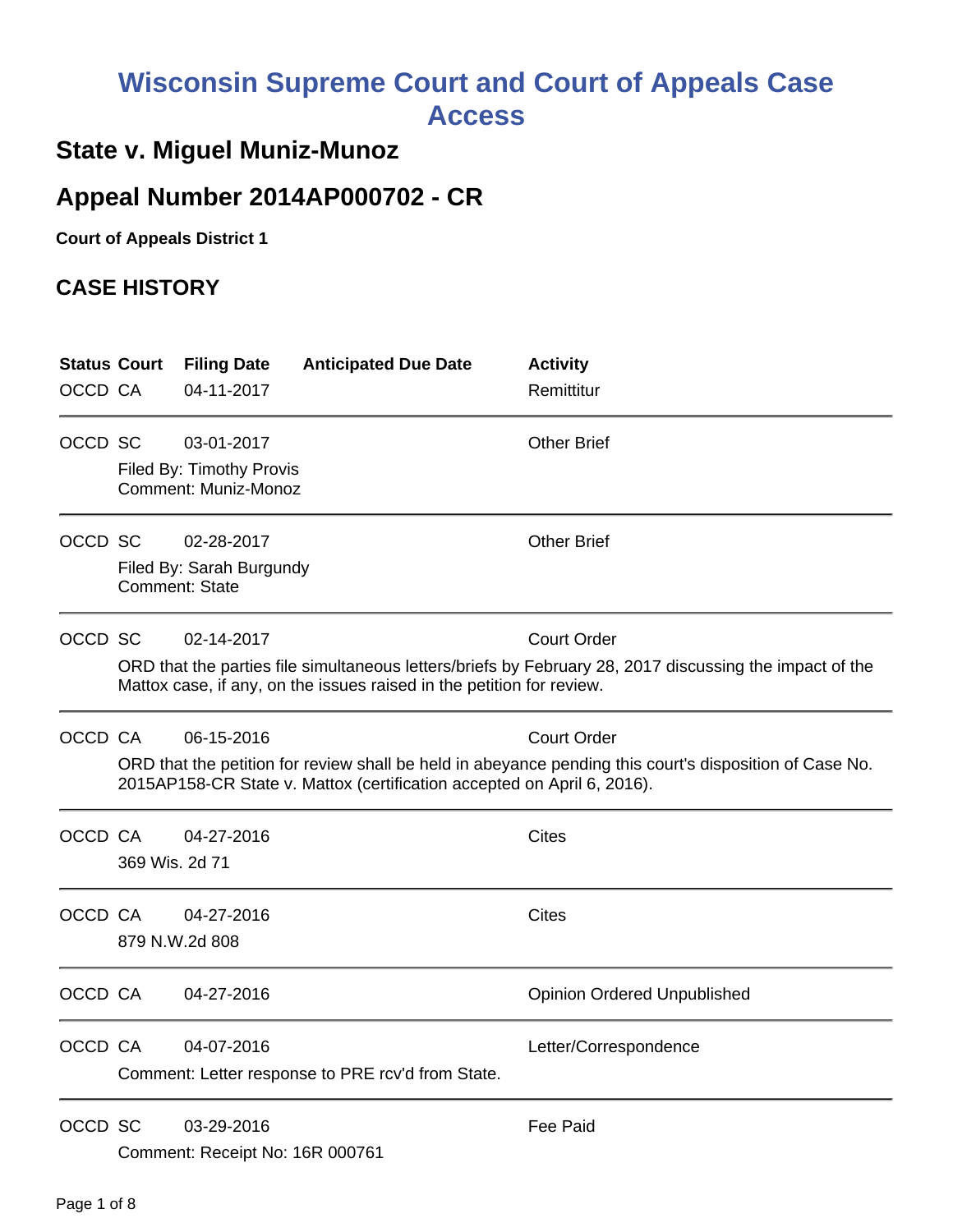| OCCD SC |                                                                                                                                                                                                                                                                                                                                                                      | 03-29-2016<br>Filed By: Timothy Provis<br>Submit Date: 4-7-2016<br>Decision: (D) Deny<br>Decision Date: 4-10-2017<br>ORD that the petition for review is denied, without costs.                                             | <b>Petition for Review</b>                              |  |  |  |
|---------|----------------------------------------------------------------------------------------------------------------------------------------------------------------------------------------------------------------------------------------------------------------------------------------------------------------------------------------------------------------------|-----------------------------------------------------------------------------------------------------------------------------------------------------------------------------------------------------------------------------|---------------------------------------------------------|--|--|--|
| OCCD CA |                                                                                                                                                                                                                                                                                                                                                                      | 03-01-2016<br>Judge Panel: Brennan, Kessler, Curley<br>Opinion: Opinion<br>Decision: Affirmed and remanded Pages: 15<br>Written by: Curley, Patricia S.<br>Order Text: Judgment affirmed and cause remanded with directions | <b>Opinion/Decision</b>                                 |  |  |  |
| OCCD CA |                                                                                                                                                                                                                                                                                                                                                                      | 01-05-2016                                                                                                                                                                                                                  | <b>Submitted on Briefs</b>                              |  |  |  |
| OCCD CA |                                                                                                                                                                                                                                                                                                                                                                      | 07-30-2015                                                                                                                                                                                                                  | Briefs Received At State Law Library                    |  |  |  |
| OCCD CA |                                                                                                                                                                                                                                                                                                                                                                      | 07-09-2015                                                                                                                                                                                                                  | Record and Briefs Sent to District 1                    |  |  |  |
| OCCD CA |                                                                                                                                                                                                                                                                                                                                                                      | 07-07-2015                                                                                                                                                                                                                  | <b>Reply Brief</b><br><b>Reply Brief</b>                |  |  |  |
|         |                                                                                                                                                                                                                                                                                                                                                                      | Filed By: Timothy Provis                                                                                                                                                                                                    |                                                         |  |  |  |
| OCCD CA | Motion to Extend Time<br>06-12-2015<br>Filed By: Timothy Provis<br>Submit Date: 6-12-2015<br>Decision: (G) Grant<br>Decision Date: 6-15-2015<br>IT IS ORDERED that the time for the appellant to file a reply brief is extended to July 7, 2015. See Wis.<br>Stat. Rule 809.82(2)(a) (2013-14).<br>See BRY event due on 7-7-2015                                     |                                                                                                                                                                                                                             |                                                         |  |  |  |
| OCCD CA |                                                                                                                                                                                                                                                                                                                                                                      | 06-01-2015<br>Filed By: Sarah Burgundy                                                                                                                                                                                      | Brief of Respondent(s)<br><b>Brief of Respondent(s)</b> |  |  |  |
| OCCD CA | 05-19-2015<br><b>Motion to Extend Time</b><br>Filed By: Sarah Burgundy<br>Submit Date: 5-19-2015<br>Decision: (G) Grant<br>Decision Date: 5-21-2015<br>IT IS ORDERED that the deadline for the State of Wisconsin to file its brief is extended through June 4,<br>2015. See Wis. Stat. Rule 809.82(2)(a) (2013-14).<br>See BRS event due on 6-4-2015<br>Comment: 2d |                                                                                                                                                                                                                             |                                                         |  |  |  |
| OCCD CA |                                                                                                                                                                                                                                                                                                                                                                      | 04-20-2015                                                                                                                                                                                                                  | Motion to Extend Time                                   |  |  |  |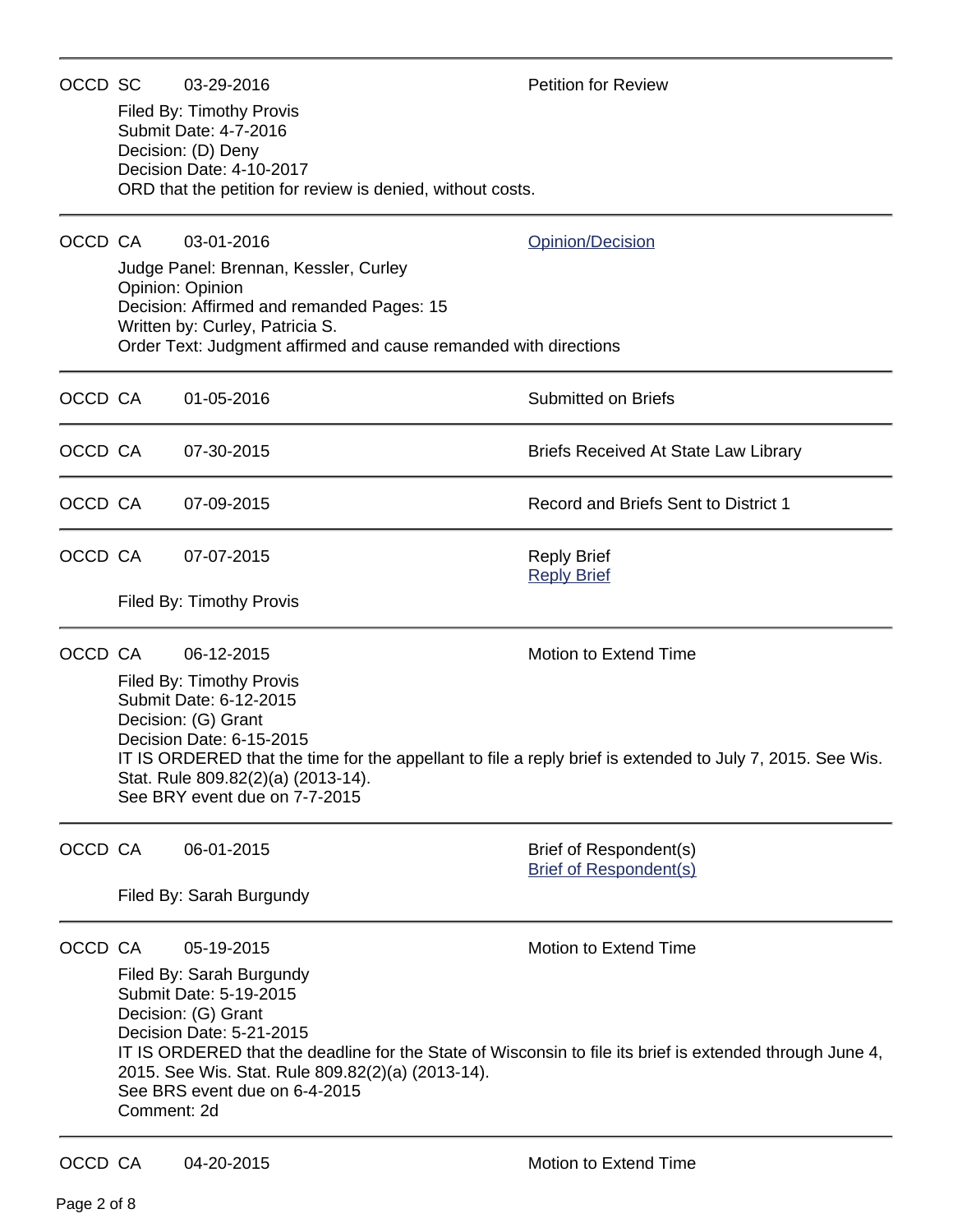Filed By: Sarah Burgundy Submit Date: 4-20-2015 Decision: (G) Grant Decision Date: 4-22-2015 IT IS ORDERED that the deadline for the State to file the respondent's brief in this matter is extended to May 20, 2015. See BRS event due on 5-20-2015

OCCD CA 03-26-2015 Attorney Change

Comment: Added S. L. Burgundy, AAG, Counsel for Pla-Res, withdrew Weber

OCCD CA 03-18-2015 Brief & Appx of Appellant(s)

[Brief of Appellant](https://acefiling.wicourts.gov/document/eFiled/2014AP000702/138119)

Filed By: Timothy Provis

Comment: Separate Appendix Appx to Brief of Appellant(s)

OCCD CA 02-23-2015 Motion to Extend Time

Filed By: Timothy Provis Submit Date: 2-24-2015 Decision: (G) Grant Decision Date: 2-25-2015 IT IS ORDERED the deadline for Muniz-Munoz to file his appellant's brief and appendix in this matter is extended through 03/18/15. See BAP event due on 3-18-2015 Comment: 3d

OCCD CA 01-15-2015 Motion to Extend Time

Filed By: Timothy Provis Submit Date: 1-16-2015 Decision: (G) Grant Decision Date: 1-20-2015 IT IS ORDERED that the deadline for Muniz-Munoz to file a brief and appendix is extended through February 25, 2015. See Wis. Stat. Rule 809.82(2)(a) (2011-12). See BAP event due on 2-25-2015 Comment: 2nd

OCCD CA 11-12-2014 Motion to Extend Time

Filed By: Timothy Provis Submit Date: 11-12-2014 Decision: (G) Grant Decision Date: 11-14-2014 IT IS ORDERED that Attorney Provis' notice of appearance is accepted as filed. IT IS FURTHER ORDERED that the deadline for Muniz-Munoz to file his appellate brief and appendix is extended through January 16, 2015. See WIS. STAT. RULE 809.82(2)(a) (2011-12). See BAP event due on 1-16-2015

OCCD CA 11-12-2014 **Attorney Change** 

Comment: Rec'd Notice of Appearance; Added T. A. Provis, Counsel for Def-App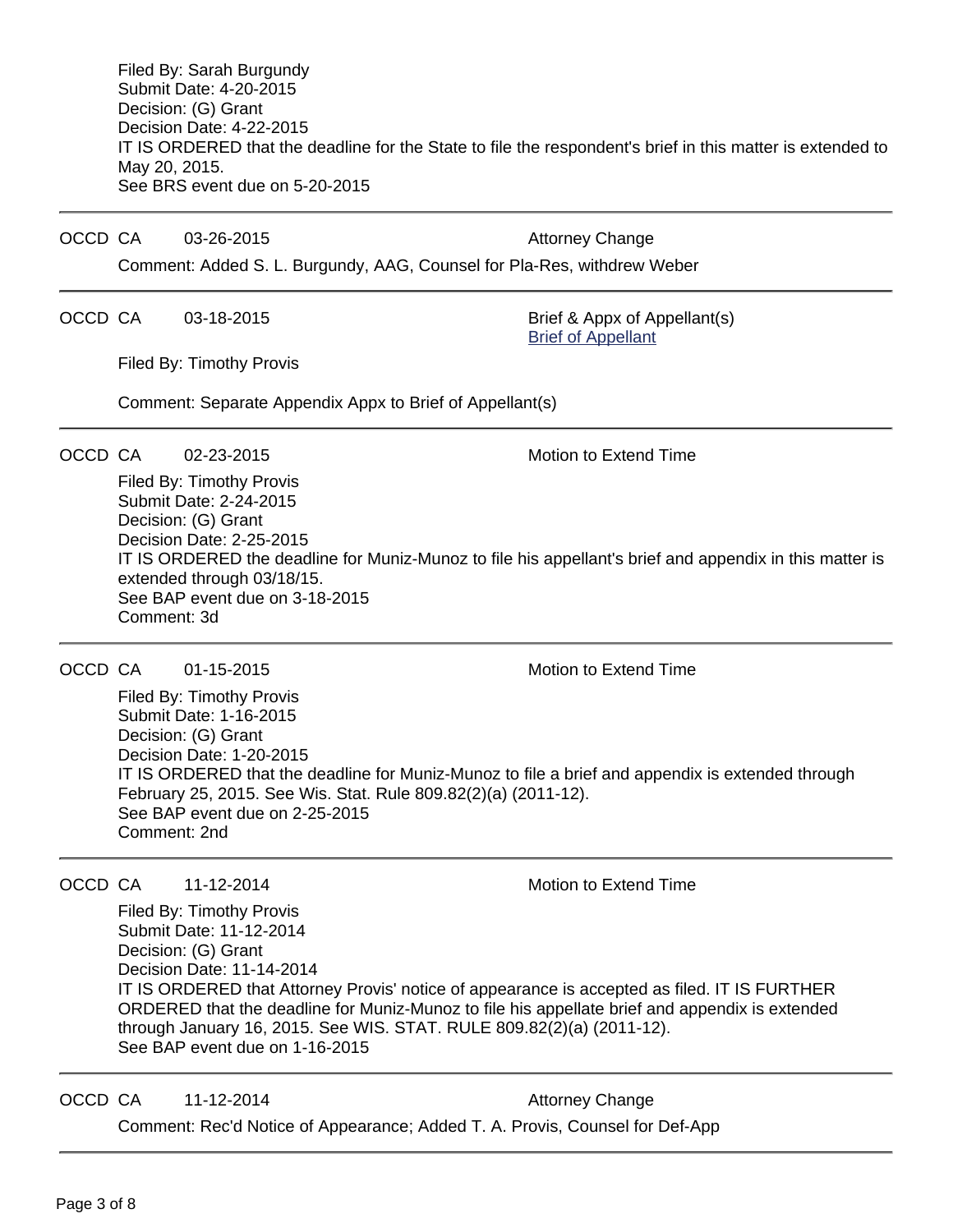|  | OCCD CA | 10-06-2014 | Motion to Extend Time |
|--|---------|------------|-----------------------|
|--|---------|------------|-----------------------|

Filed By: (Muniz-Munoz, Miguel) Submit Date: 10-6-2014 Decision: (G) Grant Decision Date: 10-8-2014 IT IS ORDERED that the motion for permission to allow Efrain Muniz to review sealed documents is denied as unnecessary. Any person may view the documents in the appellate record for this appeal at the Office of the Clerk of the Court of Appeals, 110 East Main Street, Ste. 215, Madison, Wisconsin 53703. IT IS FURTHER ORDERED that the deadline for filing the appellants brief is extended until November 17, 2014. See BAP event due on 11-17-2014 Comment: 3rd

OCCD CA 09-26-2014 Sua Sponte

Filed By: Unassigned District 1 Submit Date: 9-29-2014 Decision: (D) Deny Decision Date: 10-8-2014 IT IS ORDERED that the motion for permission to allow Efrain Muniz to review sealed documents is denied as unnecessary. Any person may view the documents in the appellate record for this appeal at the Office of the Clerk of the Court of Appeals, 110 East Main Street, Ste. 215, Madison, Wisconsin 53703. IT IS FURTHER ORDERED that the deadline for filing the appellants brief is extended until November 17, 2014. Comment: App requesing authorization for brother to review sealed doc's. No sealed doc's in this record, Action?

OCCD CA  $08-08-2014$  Motion to Extend Time

Filed By: (Muniz-Munoz, Miguel) Submit Date: 8-8-2014 Decision: (G) Grant Decision Date: 8-11-2014 IT IS ORDERED that the time for the appellant to file an appellant's brief is extended until 10/15/14. See Wis. Stat. Rule 809.82(2)(a) (2011-12). See BAP event due on 10-15-2014 Comment: 2d

OCCD CA 06-30-2014 Motion to Extend Time

Filed By: (Muniz-Munoz, Miguel) Submit Date: 6-30-2014 Decision: (G) Grant Decision Date: 7-1-2014 IT IS ORDERED that the time for the appellant to file an appellant's brief is extended until 08/15/14. See Wis. Stat. Rule 809.82(2)(a) (2011-12). See BAP event due on 8-15-2014

OCCD CA 06-05-2014 Record Comment: 1-29 to 113-5, Separate Box

OCCD CA  $06-02-2014$  Statement on Transcript

Filed By: Muniz-Munoz, Miguel Status: Prev. Filed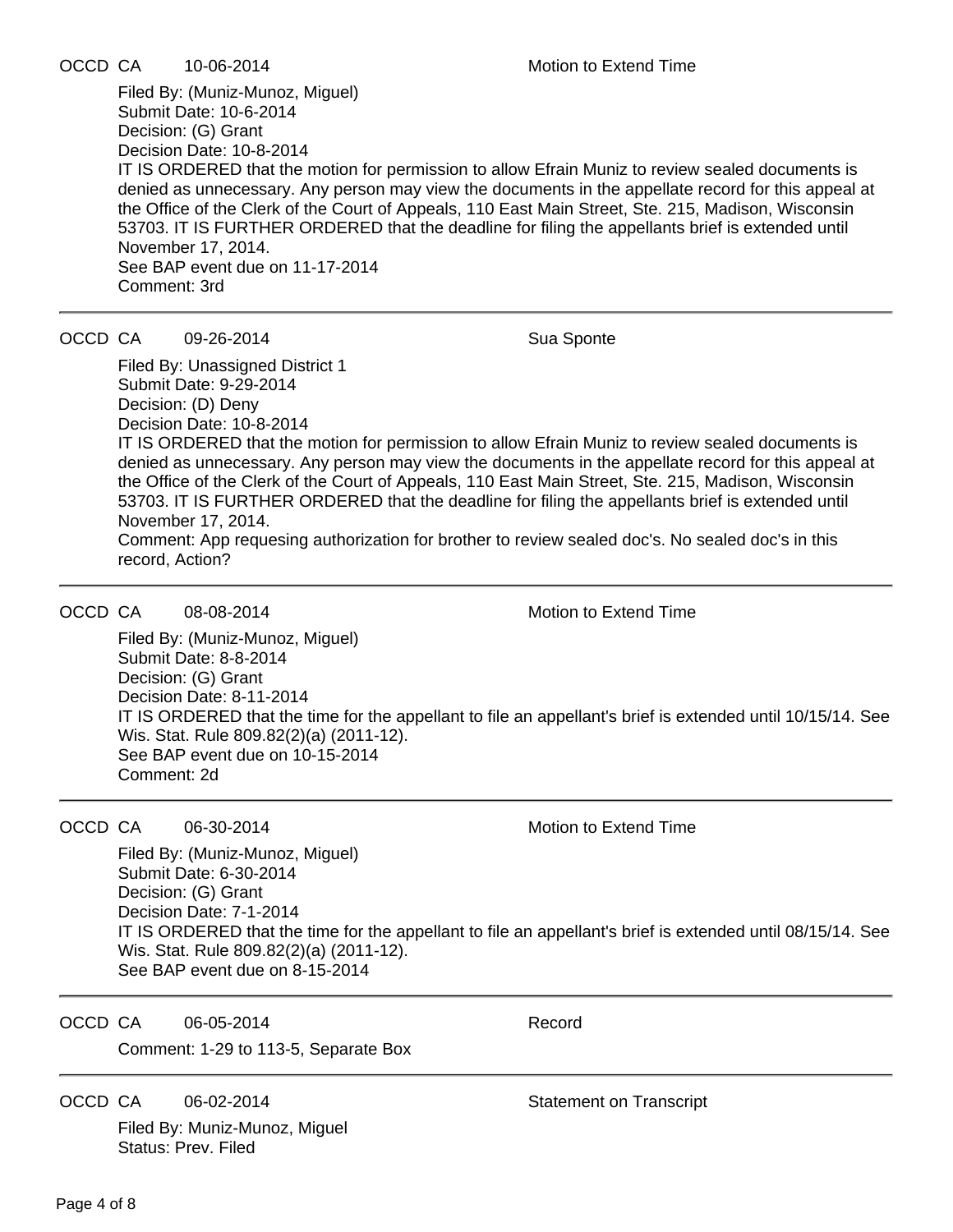| OCCD CA | 05-29-2014 |
|---------|------------|

**Delinquent** 

Comment: New due date of connected SRT: 6-5-2014

### OCCD CA 05-09-2014 Sua Sponte

Filed By: Unassigned District 1 Submit Date: 5-9-2014 Decision: (O) Other Decision Date: 5-12-2014 IT IS ORDERED that thIs court shall take no action on Muniz-Munoz's correspondence at this time. Comment: Letter from App re: ct. reporter has not responded, Action?

OCCD CA 04-16-2014 Motion for Miscellaneous Relief

Filed By: (Muniz-Munoz, Miguel) Submit Date: 4-16-2014 Decision: (D) Deny Decision Date: 4-17-2014 IT IS ORDERED that the motion to waive the costs of preparing transcripts is denied at this time. IT IS FURTHER ORDERED that the deadline for Muniz-Munoz to file a conforming statement on transcript in this matter is extended to May 19, 2014. Comment: Motion for waiver of fees for preparing transcripts

OCCD CA 03-31-2014 Motion for Miscellaneous Relief

Filed By: (Muniz-Munoz, Miguel) Submit Date: 3-31-2014 Decision: (D) Deny Decision Date: 4-1-2014 IT IS ORDERED the motion to extend the time for filing the appellant's brief and appendix is denied as premature. Comment: MXT/BAP

OCCD CA 03-31-2014 Notif. Sent-Filing of NAP & Ct. Record OCCD CA  $\qquad$  03-31-2014  $\qquad$  RAP and Guide Sent OCCD CA 03-31-2014 Indigency Forms Sent Filed By: Unassigned District 1 Submit Date: 4-4-2014 Decision: (G) Grant Decision Date: 4-4-2014 IT IS ORDERED court, grants permission to proceed without payment of filing fee. This order only waives the filing fees in the C/A. Motion Response

Filed By: (Muniz-Munoz, Miguel) Submit Date: 4-4-2014 Comment: 04/04/14, Rec'd forms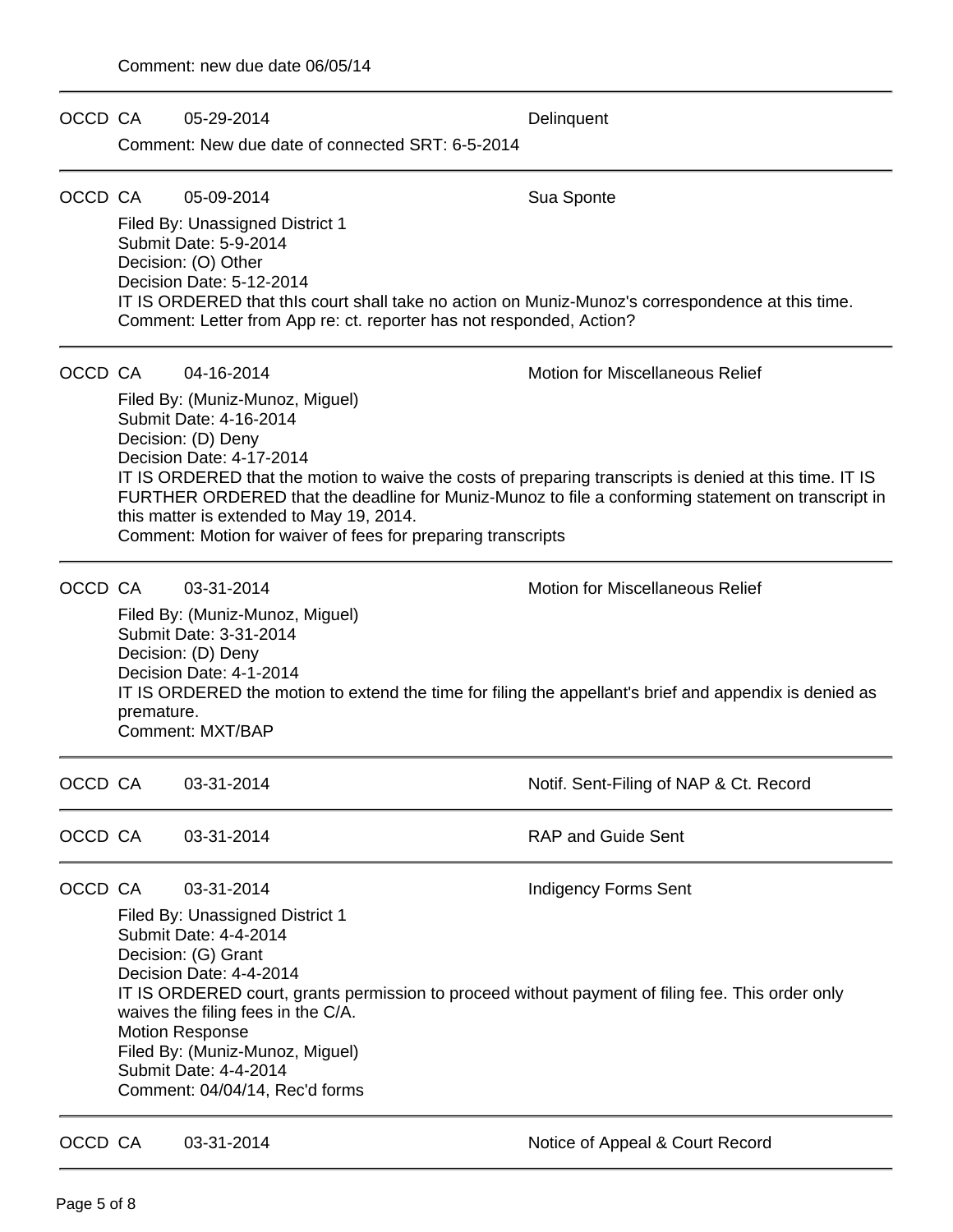Page 6 of 8

## OCCD CA 03-31-2014 X Transfer OCCD CA 03-26-2014 Notice of Appeal filed in Cir. Ct. OCCD CA 03-17-2014 Miscellaneous Motion on XX-Case Filed By: (Muniz-Munoz, Miguel) Submit Date: 3-17-2014 Decision: (D) Deny Decision Date: 3-18-2014 IT IS ORDERED the motion to extend time for filing an appellant's brief is denied. No appeal is pending at this time. Comment: MXT to file BAP; sent copy to Atty. Bonneson OCCD CA 01-14-2014 MXT to file NAP/PCM Filed By: Paul Bonneson Submit Date: 1-15-2014 Decision: (G) Grant Decision Date: 1-16-2014 IT IS ORDERED the deadline for Muniz-Munoz to file a postconviction motion or a notice of appeal is extended through 04/01/14. See Wis. Stat. Rule 809.82(2)(a) (2011-12). OCCD CA 11-26-2013 Court Order IT IS ORDERED that the State shall, within 20 days from the date of this order, file a response to Muniz-Munoz's motion for an extension of the deadline to file a postconviction motion or notice of appeal. See XNP event filed on 11-25-2013 OCCD CA 11-25-2013 MXT to file NAP/PCM Filed By: Paul Bonneson Submit Date: 11-25-2013 Decision: (G) Grant Decision Date: 12-6-2013 IT IS ORDERED that the deadline for Muniz-Munoz to file a postconviction motion of notice of appeal is extended through January 15, 2014. See Wis. Stat. Rule 809.82(2)(a) (2011-12). Motion Response Filed By: Gregory Weber Submit Date: 12-5-2013 Motion Response Filed By: (Muniz-Munoz, Miguel) Submit Date: 12-5-2013 This motion contains court order(s). Comment: 3d; 12/04/13, Rec'd State's response; 12/5/13, Rec'd a copy of a letter from Def OCCD CA 10-16-2013 MXT to file NAP/PCM

Filed By: Paul Bonneson Submit Date: 10-17-2013 Decision: (G) Grant Decision Date: 10-18-2013 IT IS ORDERED that the time for filing a no-merit appeal is extended to October 24, 2013. See Wis. Stat. Rule 809.82(2)(a) (2011-12). Comment: 2d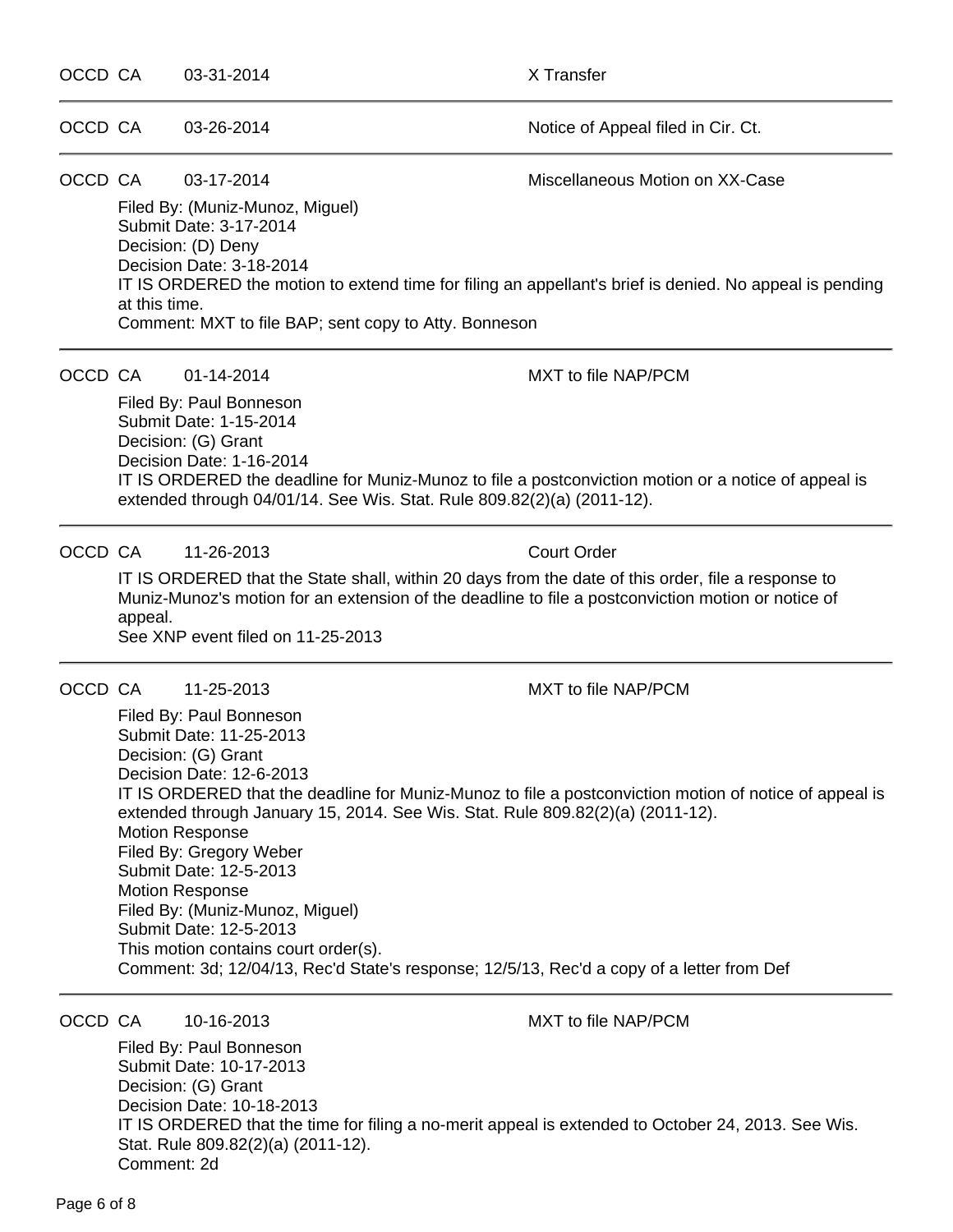### OCCD CA 10-09-2013 Letter/Correspondence

Comment: Copy of letter from Def to Atty. Bonneson re: his case

### OCCD CA 09-30-2013 MXT to file NAP/PCM

Filed By: Paul Bonneson Submit Date: 10-1-2013 Decision: (G) Grant Decision Date: 10-2-2013 IT IS ORDERED that the time for filing a no-merit notice of appeal is extended to October 15, 2013. IT IS FURTHER ORDERED that the time for filing a no-merit report is extended to November 25, 2013. Comment: & MXT/NMB

#### OCCD CA 01-10-2013 MXT to file Transcript

Filed By: Linda Kasprzak Submit Date: 1-10-2013 Decision: (G) Grant Decision Date: 1-24-2013 ORD that the deadline for Court Reporter Linda K. Kasprazak to file the transcripts in this matter is extended through March 7, 2013. See Wis. Stat. Rule 809.82(2)(a) (2011-12). Comment: 4th

#### OCCD CA 11-08-2012 MXT to file Transcript

Filed By: Linda Kasprzak Submit Date: 11-8-2012 Decision: (G) Grant Decision Date: 11-9-2012 IT IS ORDERED that the deadline for Kasprzak to file her transcripts in this matter is extended to January 7, 2013. Comment: 3d

OCCD CA 09-05-2012 MXT to file Transcript

Filed By: Linda Kasprzak Submit Date: 9-5-2012 Decision: (G) Grant Decision Date: 9-7-2012 IT IS ORDERED that the deadline for Kasprzak to file her transcripts in this matter is extended to November 7, 2012. Comment: 2nd

OCCD CA 07-06-2012 MXT to file Transcript

Filed By: Katherine Nelson Submit Date: 7-6-2012 Decision: (G) Grant Decision Date: 7-9-2012 IT IS ORDERED that the deadline for Court Reporter Nelson to file transcripts in this matter is extended through August 8, 2012. See Wis. Stat. Rule 809.82(2)(a) (2009-10).

OCCD CA 06-25-2012 MXT to file Transcript Filed By: Linda Kasprzak